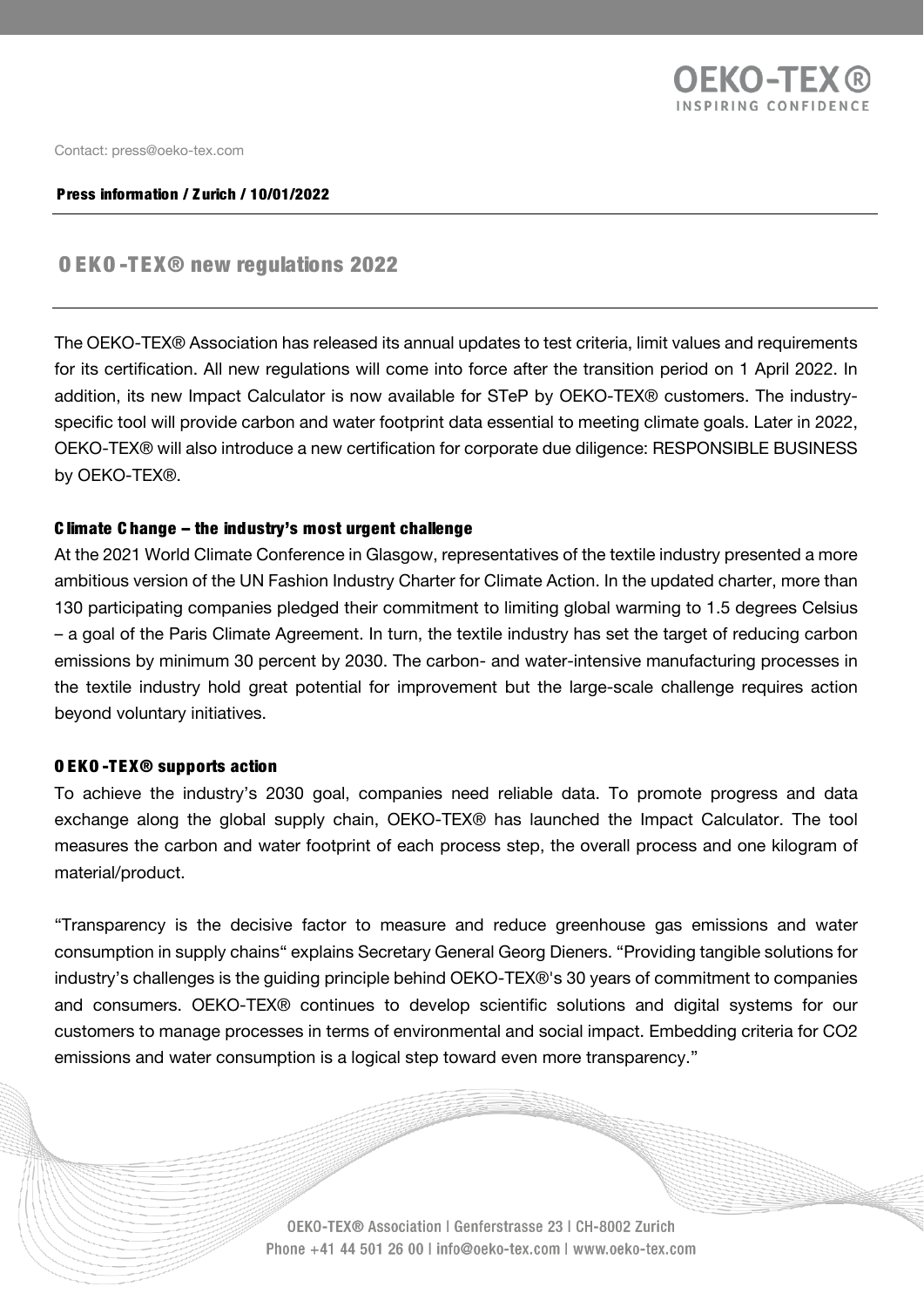## Lifecycle assessment solution

OEKO-TEX® recognized the need for action and started development of a life cycle assessment tool in 2020. Now, both carbon and water footprint calculations are integrated into the STeP by OEKO-TEX® facility certification. Thus, the certification enables individual facilities to:

- Identify the largest carbon and water impacts by materials used or produced, as well as by production processes.
- Take action to improve operations and meet reduction targets.
- Share carbon and water footprint data with customers, investors, business partners and other stakeholders.

The STeP certification is a pre-requisite for earning the MADE IN GREEN by OEKO-TEX® product label. Implementation of footprint calculation data for consumer communication is planned for a future step toward transparency.

# New certification for brands and retailers: RESPO NSIBLE BU SINESS by O EKO -TEX®

In mid-2022, the association will introduce RESPONSIBLE BUSINESS by OEKO-TEX®, a new certification for brands and retailers committed to international agreements for human rights and environmental protection. OEKO-TEX® aims to support companies in fulfilling due diligence obligations within their own operations and their global supply chains. RESPONSIBLE BUSINESS by OEKO-TEX® was developed in accordance with the UN Guiding Principles on Business and Human Rights and the relevant OECD Guidelines on Responsible Business Conduct.

### MADE IN G REEN by O EKO -TEX®

The traceable sustainability label for textiles and leather goods again recorded the strongest growth within the OEKO-TEX® portfolio. Compared to the previous year, the number of MADE IN GREEN label holders increased by 55 percent (as of 31/12/2021). While home textiles continue to occupy the top spot as the strongest category (bedding with an increase of 80 percent compared to the previous year), there is currently movement particularly in the apparel category. With a year-on-year increase of 156 percent, workwear and protective clothing recorded the biggest growth. This makes it clear how quickly demand for sustainably manufactured products is developing in all textile product areas.

### N ew and updated limited values

OEKO-TEX® has added bisphenol B (BPB) in the STANDARD 100, LEATHER STANDARD and ECO PASSPORT by OEKO-TEX® certifications and to the STeP by OEKO-TEX® MRSL. The same applies to two additional colourants based on Michler's ketone/base.

> OEKO-TEX® Association | Genferstrasse 23 | CH-8002 Zurich Phone +41 44 501 26 00 | info@oeko-tex.com | www.oeko-tex.com